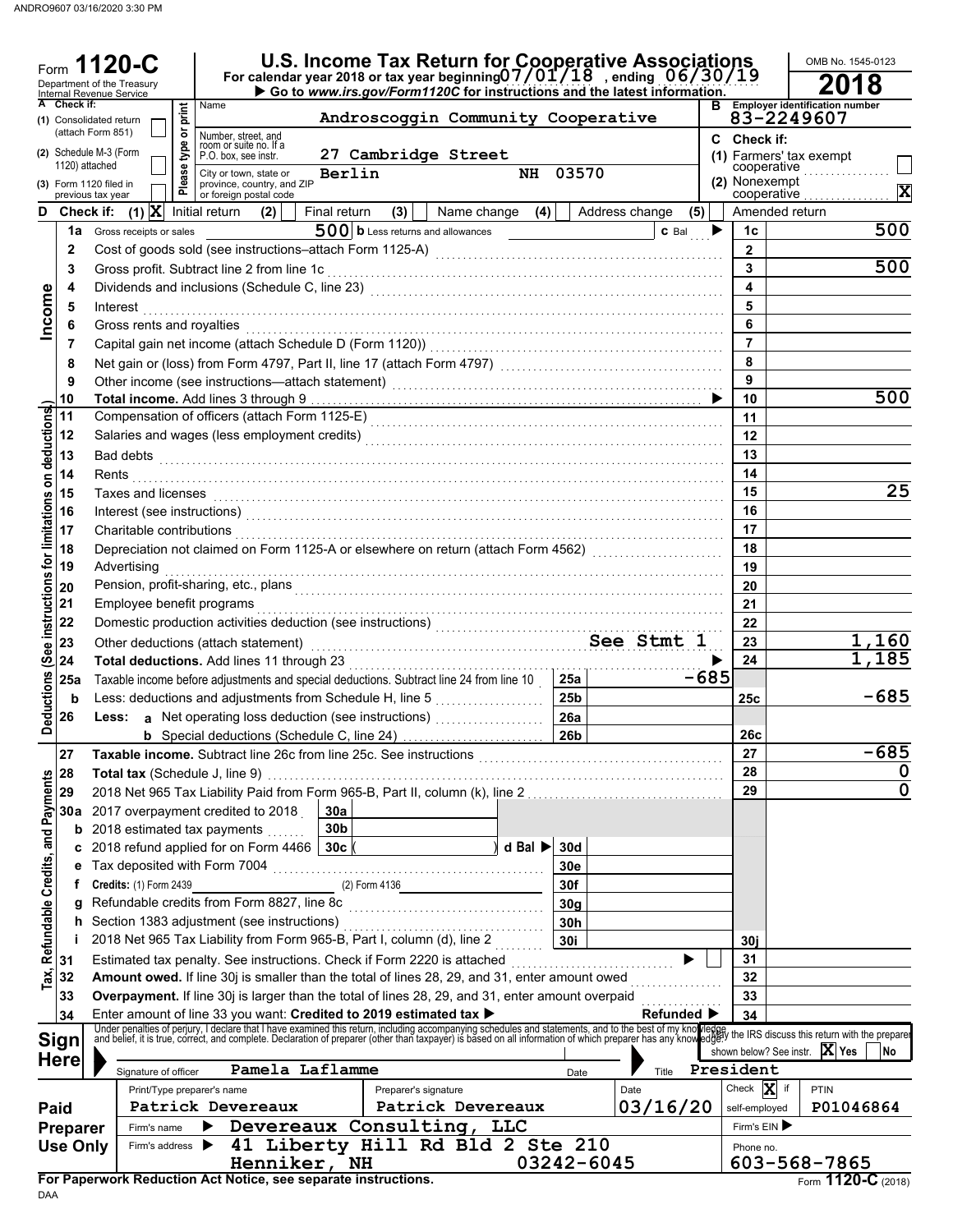#### **Androscoggin Community Cooperative 83-2249607**

| Form 1120-C (2018) |                          |                                                                                                          |                                 |                     |                                                        |
|--------------------|--------------------------|----------------------------------------------------------------------------------------------------------|---------------------------------|---------------------|--------------------------------------------------------|
|                    | <b>Schedule C</b>        | <b>Dividends, Inclusions, and Special Deductions</b><br>(see instructions)                               | (a) Dividends<br>and inclusions | (b) $%$             | Page 2<br>(c) Special deductions<br>$((a) \times (b))$ |
| $\mathbf{1}$       |                          | Dividends from less-than-20%-owned domestic corporations (other than                                     |                                 |                     |                                                        |
|                    | debt-financed stock)     |                                                                                                          |                                 | 50                  |                                                        |
| $\mathbf{2}$       |                          | Dividends from 20%-or-more-owned domestic corporations (other than                                       |                                 |                     |                                                        |
|                    | debt-financed stock)     |                                                                                                          |                                 | 65                  |                                                        |
| 3                  |                          | Dividends on certain debt-financed stock of domestic and foreign                                         |                                 | See<br>instructions |                                                        |
| 4                  | corporations             | Dividends on certain preferred stock of less-than-20%-owned public                                       |                                 |                     |                                                        |
|                    | utilities                |                                                                                                          |                                 | 23.3                |                                                        |
| 5                  |                          | Dividends on certain preferred stock of 20%-or-more-owned public                                         |                                 |                     |                                                        |
|                    | utilities                |                                                                                                          |                                 | 26.7                |                                                        |
| 6                  |                          | Dividends from less-than-20%-owned foreign corporations and certain                                      |                                 |                     |                                                        |
|                    | FSCs                     |                                                                                                          |                                 | 50                  |                                                        |
| 7                  |                          | Dividends from 20%-or-more-owned foreign corporations and certain                                        |                                 |                     |                                                        |
|                    | <b>FSCs</b>              |                                                                                                          |                                 | 65                  |                                                        |
| 8                  |                          |                                                                                                          |                                 | 100                 |                                                        |
| 9                  |                          | <b>Subtotal.</b> Add lines 1 through 8. See instructions for limitations                                 |                                 | See<br>instructions |                                                        |
| 10                 |                          | Dividends from domestic corporations received by a small business investment                             |                                 |                     |                                                        |
|                    |                          | company operating under the Small Business Investment Act of 1958                                        |                                 | 100                 |                                                        |
| 11                 |                          |                                                                                                          |                                 | 100                 |                                                        |
|                    |                          |                                                                                                          |                                 | See                 |                                                        |
| 12                 |                          | Dividends from certain FSCs                                                                              |                                 | instructions        |                                                        |
| 13                 |                          | Foreign-source portion of dividends received from a specified 10%-                                       |                                 |                     |                                                        |
|                    |                          | owned foreign corporation (excluding hybrid dividends) (see instructions)                                |                                 | 100                 |                                                        |
| 14                 |                          | Dividends from foreign corporations not included on line 3, 6, 7, 8, 11,                                 |                                 |                     |                                                        |
|                    |                          |                                                                                                          |                                 |                     |                                                        |
|                    |                          |                                                                                                          |                                 | See                 |                                                        |
| 15                 | Section 965(a) inclusion |                                                                                                          |                                 | instructions        |                                                        |
| 16a                |                          | Subpart F inclusions derived from the sale by a controlled foreign                                       |                                 |                     |                                                        |
|                    |                          | corporation (CFC) of the stock of a lower-tier foreign corporation treated as                            |                                 |                     |                                                        |
|                    |                          | a dividend (attach Form(s) 5471) (see instructions)                                                      |                                 | 100                 |                                                        |
|                    |                          | <b>b</b> Subpart F inclusions derived from hybrid dividends of tiered corporations                       |                                 |                     |                                                        |
|                    |                          | (attach Form(s) 5471) (see instructions)                                                                 |                                 |                     |                                                        |
| c                  |                          | Other inclusions from CFCs under subpart F not included on line 15, 16a,                                 |                                 |                     |                                                        |
|                    |                          | 16b, or 17 (attach Form(s) 5471) (see instructions).                                                     |                                 |                     |                                                        |
| 17                 |                          | Global Intangible Low-Taxed Income (GILTI) (attach Form(s) 5471 and                                      |                                 |                     |                                                        |
|                    | Form 8992)               | Gross-up for foreign taxes deemed paid (see instructions)                                                |                                 |                     |                                                        |
| 18                 |                          |                                                                                                          |                                 |                     |                                                        |
| 19<br>20           | Other dividends          | IC-DISC and former DISC dividends not included on lines 1, 2, or 3                                       |                                 |                     |                                                        |
|                    |                          | Deduction for dividends paid on certain preferred stock of public utilities                              |                                 |                     |                                                        |
| 21<br>22           |                          | Section 250 deduction (attach Form 8993)                                                                 |                                 |                     |                                                        |
| 23                 |                          | Total dividends and inclusions. Add lines 9 through 20. Enter here and                                   |                                 |                     |                                                        |
|                    | on page 1, line 4        | ▶                                                                                                        |                                 |                     |                                                        |
| 24                 |                          | Total special deductions. Add lines 9 through 13, 15, 16, 21, and 22, column (c). Enter here and on page |                                 |                     |                                                        |
|                    | 1, line 26b              |                                                                                                          |                                 |                     |                                                        |
|                    |                          |                                                                                                          |                                 |                     |                                                        |

Form **1120-C** (2018)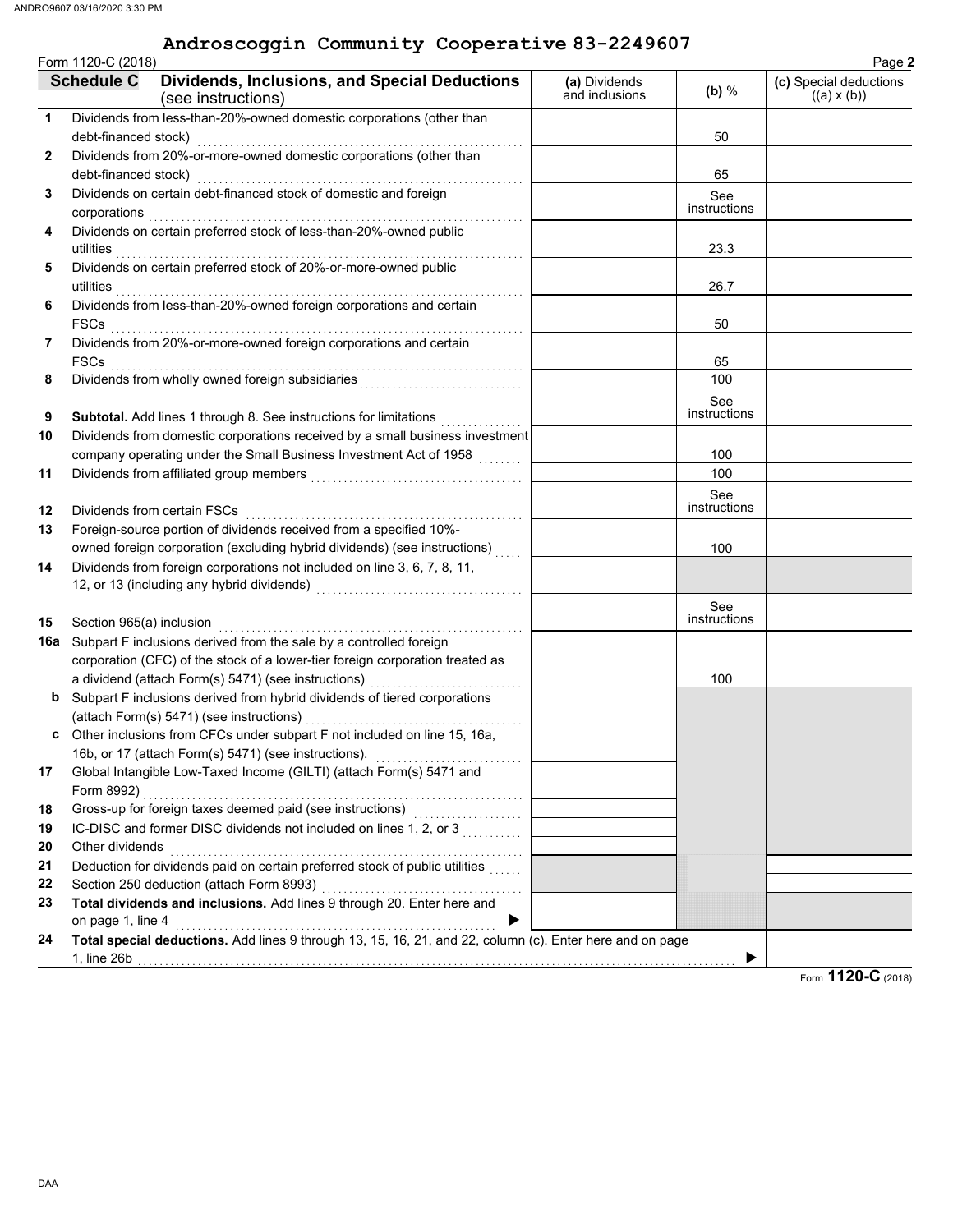### Form 1120-C (2018) Androscoggin Community Cooperative 83-2249607 Page 3

**Schedule G Allocation of Patronage and Nonpatronage Income and Deductions Note:** Before completing Schedule G, see Schedule K, Question 14.

|    |                                                                                                              |                         | (a) Patronage                 | (b) Nonpatronage |
|----|--------------------------------------------------------------------------------------------------------------|-------------------------|-------------------------------|------------------|
| 1  | Gross receipts or sales                                                                                      | 1                       |                               | 500              |
| 2  | Cost of goods sold                                                                                           | $\overline{2}$          |                               |                  |
| 3  |                                                                                                              | $\overline{3}$          |                               | 500              |
| 4  | Other income                                                                                                 | $\overline{\mathbf{4}}$ |                               |                  |
| 5  | <b>Total income.</b> Combine lines 3 and 4                                                                   | 5                       |                               | 500              |
| 6а | Domestic production activities deduction (see instructions) [[[[[[[[[[[[[[[[[[[[[[[[]]]]]]]]]]]]             | 6a                      |                               |                  |
| b  | Other deductions                                                                                             | 6b                      |                               | <u>1,185</u>     |
| c  | Total deductions. Add lines 6a and 6b                                                                        | 6c                      |                               | 1,185            |
| 7  | Taxable income before section 1382, NOL, and special deductions. Subtract                                    |                         |                               |                  |
|    | line 6c from line 5                                                                                          | 7                       |                               | $-685$           |
| 8  | Deductions and adjustments under section 1382 from Schedule H, line 5 (see                                   |                         |                               |                  |
|    | instructions)                                                                                                | 8                       |                               |                  |
| 9а |                                                                                                              | 9a                      |                               |                  |
| b  | Special deductions (see instructions)                                                                        | 9 <sub>b</sub>          |                               |                  |
| 10 | Taxable income. Subtract the total of lines 8, 9a, and 9b from line 7                                        | 10                      | $\mathbf 0$                   | $-685$           |
| 11 | Combined taxable income. Combine columns (a) and (b) of line 10. See                                         |                         |                               |                  |
|    | instructions                                                                                                 | 11                      | $-685$                        |                  |
| 12 |                                                                                                              | 12                      |                               |                  |
| 13 |                                                                                                              | 13                      |                               | 685              |
|    | Schedule H Deductions and Adjustments Under Section 1382 (see instructions)                                  |                         |                               |                  |
| 1  | Dividends paid on capital stock (section 521 cooperatives only)                                              |                         | $\blacktriangleleft$          |                  |
| 2  |                                                                                                              |                         | $\mathbf{2}$                  |                  |
| 3  | Patronage dividends:                                                                                         |                         |                               |                  |
| а  | Money                                                                                                        |                         | За                            |                  |
| b  | Qualified written notices of allocation                                                                      |                         | 3b                            |                  |
| с  | Other property (except nonqualified written notices of allocation)                                           |                         | 3 <sub>c</sub>                |                  |
| d  | Money or other property (except written notices of allocation) in redemption of nonqualified written         |                         |                               |                  |
|    | notices of allocation                                                                                        |                         | 3d                            |                  |
| 4  | Domestic production activities deduction allocated to patrons (see instructions)                             |                         | $\overline{\mathbf{A}}$       |                  |
| 5  | Total. Combine lines 1 through 4. Enter here and on page 1, line 25b, and Schedule G, line 8                 | 5                       |                               |                  |
|    | <b>Schedule J Tax Computation (see instructions)</b>                                                         |                         |                               |                  |
| 1  | Check if the cooperative is a member of a controlled group (attach Schedule O (Form 1120)). See instructions |                         |                               |                  |
| 2  | Income tax (see instructions)                                                                                |                         | $\mathbf{2}$                  | 0                |
| 3  |                                                                                                              |                         | 3                             |                  |
| 4  |                                                                                                              |                         | 4                             | 0                |
| 5a |                                                                                                              | 5a                      |                               |                  |
| b  | Credit from Form 8834 (see instructions)                                                                     | 5 <sub>b</sub>          |                               |                  |
| c  |                                                                                                              | 5c                      |                               |                  |
| d  | Credit for prior year minimum tax (attach Form 8827)                                                         | 5d                      |                               |                  |
| е  | Bond credits from Form 8912 (attach Form 8912)                                                               | 5e                      |                               |                  |
| 6  | Total credits. Add lines 5a through 5e                                                                       |                         | 6                             |                  |
| 7  | Subtract line 6 from line 4                                                                                  |                         | $\overline{7}$                |                  |
| 8  | Form 8611<br>Form 4255<br>Other taxes. Check if from:                                                        |                         | Other (attach statement)<br>8 |                  |
|    | Form 8902                                                                                                    |                         |                               |                  |
|    | Total tax. Add lines 7 and 8. Enter here and on page 1, line 28                                              |                         | 9                             |                  |
|    |                                                                                                              |                         |                               |                  |

Form **1120-C** (2018)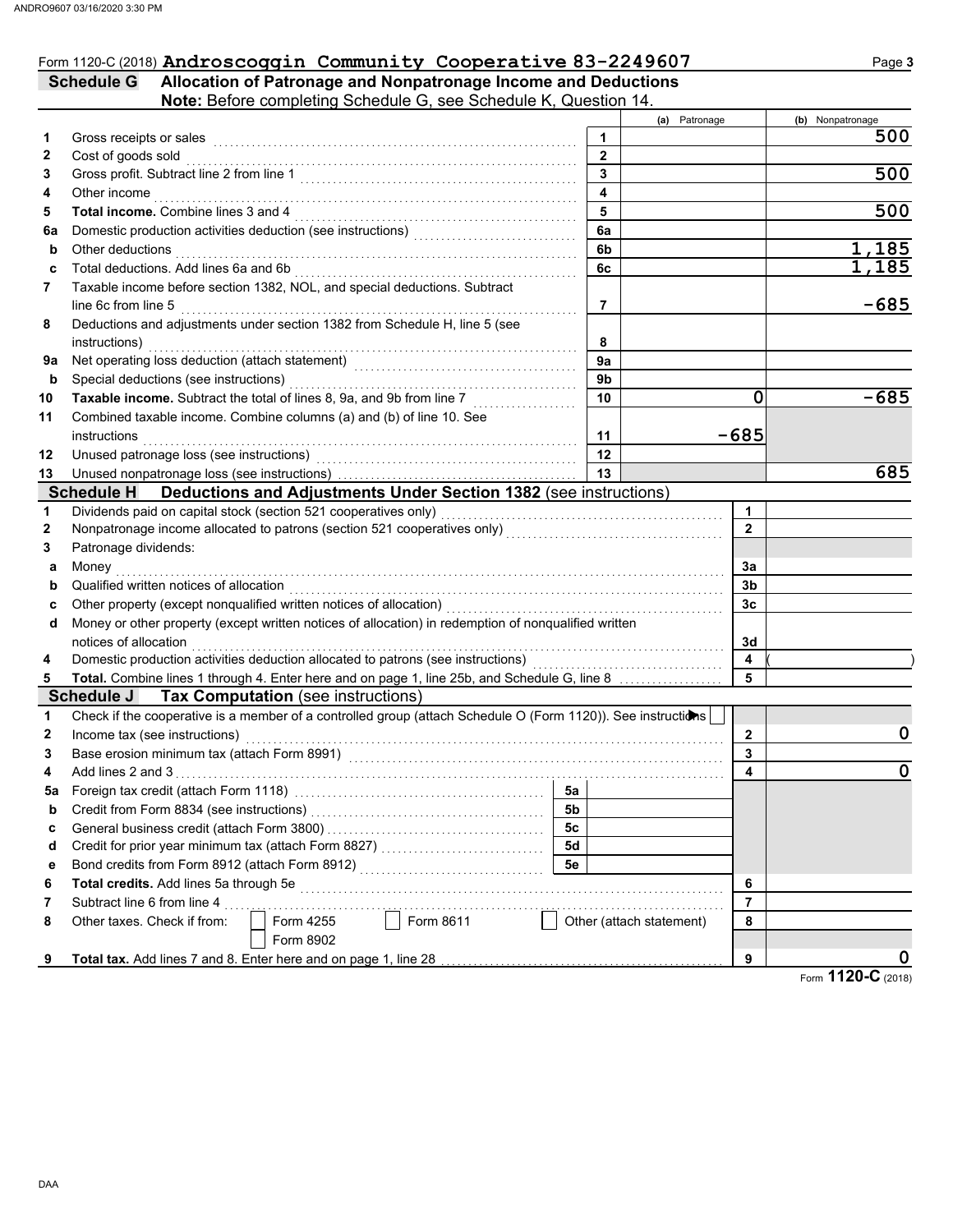# Form 1120-C (2018) Androscoggin Community Cooperative 83-2249607 Page 4

|   | <b>Schedule K</b><br><b>Other Information</b> (see instructions)                             |        |    |                                                                                                             |        |
|---|----------------------------------------------------------------------------------------------|--------|----|-------------------------------------------------------------------------------------------------------------|--------|
| 1 | Check accounting method:                                                                     | Yes No |    |                                                                                                             | Yes No |
| a | Cash                                                                                         |        |    | If checked, the cooperative may have to file Form                                                           |        |
| b | $\mathbf x$<br>Accrual                                                                       |        |    | 8281, Information Return for Publicly Offered                                                               |        |
| c | Other (specify) $\blacktriangleright$                                                        |        |    | Original Issue Discount Instruments.                                                                        |        |
| 2 | See the instructions and enter the:                                                          |        | 10 | Enter the amount of tax-exempt income received or                                                           |        |
| a | Business activity code no. $\blacktriangleright$ 446190                                      |        |    | accrued during the tax year (for example, interest or                                                       |        |
| b | Business activity > Community Coop                                                           |        |    | extraterritorial income) > \$                                                                               |        |
| c | Product or service Community Coop                                                            |        |    | 11a Enter the number of foreign patrons at the end of                                                       |        |
| d | Date of incorporation > 10/18/2018                                                           |        | b  | the tax year $\blacktriangleright$<br>Enter the total amount of patronage distributions                     |        |
| 3 | Check the accounting method used to compute                                                  |        |    | described in (or deducted under) IRC 1382(b) paid                                                           |        |
|   | distributable patronage:                                                                     |        |    | $\mathbf 0$<br>or allocated to foreign patrons >                                                            |        |
| а | X<br>Book                                                                                    |        | 12 | If the cooperative has an NOL for the tax year and                                                          |        |
| b | Tax                                                                                          |        |    | is electing to forego the carryback period, check                                                           |        |
| c | Other (specify) $\blacktriangleright$                                                        |        |    | $\vert x \vert$<br>here. See instructions                                                                   |        |
| 4 | At the end of the tax year, did the cooperative                                              |        |    | If the cooperative is filing a consolidated return, the                                                     |        |
|   | own, directly or indirectly, 50% or more of the                                              |        |    | statement required by Regulations section 1.1502-21(b)                                                      |        |
|   | voting stock of a domestic corporation? (For                                                 |        |    | (3) must be attached or the election will not be valid.                                                     |        |
|   | rules of attribution, see section 267(c).)                                                   | X      | 13 | Enter the available NOL carryover from prior tax                                                            |        |
|   | If "Yes," attach a statement showing: (a) name                                               |        |    | years. Do not reduce it by any deduction on page 1,                                                         |        |
|   | and employer identification number (EIN), (b)                                                |        |    | line 26a.                                                                                                   |        |
|   | percentage owned, and (c) taxable income or                                                  |        |    | Patronage ▶ \$                                                                                              |        |
|   | (loss) before NOL and special deductions of                                                  |        |    |                                                                                                             |        |
|   | such corporation for the tax year ending with or                                             |        | 14 | Are the cooperative's total receipts (page 1, line 1a                                                       |        |
|   | within your tax year.                                                                        |        |    | plus lines 4 through 9) for the tax year and its total                                                      |        |
| 5 | Is the cooperative a subsidiary in an affiliated                                             | X      |    | assets at the end of the tax year less than \$250,000?                                                      | X      |
|   | group or a parent-subsidiary controlled group?<br>If "Yes," enter name and EIN of the parent |        |    | If "Yes," the cooperative is not required to complete                                                       |        |
|   | $corporation$ $\blacktriangleright$                                                          |        |    | Schedules G, L, M-1, or M-2. Instead, enter the total<br>amount of cash distributions and the book value of |        |
|   |                                                                                              |        |    | property distributions (other than cash) made during                                                        |        |
| 6 | At the end of the tax year, did any individual,                                              |        |    | the tax year.                                                                                               |        |
|   | partnership, corporation, estate, or trust own,                                              |        |    |                                                                                                             |        |
|   | directly or indirectly, 50% or more of the                                                   |        |    | ▶\$<br>.                                                                                                    |        |
|   | cooperative's voting stock? (For rules of                                                    |        | 15 | Enter the amount of outstanding nonqualified<br>notices of allocation (attach statement) ▶                  |        |
|   | attribution, see section 267(c).)                                                            | X      | 16 | Does the cooperative have gross receipts of at least                                                        |        |
|   | If "Yes," attach a statement showing name and                                                |        |    | \$500 million in any of the 3 preceding tax years? (See                                                     |        |
|   | identifying number. Do not include any                                                       |        |    | section $59A(e)(2)$ and $(3)$ )                                                                             | X      |
|   | information already entered in 5 above. Enter                                                |        |    | If "Yes," complete and attach Form 8991.                                                                    |        |
|   | percentage owned ▶                                                                           |        | 17 | Did the cooperative have an election under section                                                          |        |
| 7 | Enter the cooperative's total assets. See                                                    |        |    | 163(j) for any real property trade or business or any                                                       |        |
|   | 315<br>instructions $\triangleright$ \$                                                      |        |    | farming business in effect during the tax year? (see                                                        |        |
| 8 | At any time during the tax year, did one foreign                                             |        |    | instructions)                                                                                               | X      |
|   | person own, directly or indirectly, at least 25%                                             |        | 18 | Does the cooperative satisfy one of the following                                                           |        |
|   | of (a) the total voting power of all classes of                                              |        |    | conditions and the corporation does not own a                                                               |        |
|   | stock of the cooperative entitled to vote or (b)                                             |        |    | pass-through entity with current year, or prior year                                                        |        |
|   | the total value of all classes of stock of the                                               |        |    | carryover, excess business interest expense? (see                                                           |        |
|   |                                                                                              | X      |    | instructions)                                                                                               | X      |
|   | If "Yes," enter: (a) Percentage owned ▶                                                      |        | a  | The cooperative's aggregate average annual gross                                                            |        |
|   | and (b) Owner's country                                                                      |        |    | receipts (determined under section $448(c)$ ) for the 3                                                     |        |
| c | The cooperative may have to file Form 5472,                                                  |        |    | tax years preceding the current tax year do not                                                             |        |
|   | Information Return of a 25% Foreign-Owned                                                    |        |    | exceed \$25 million, and the cooperative is not a tax                                                       |        |
|   | U.S. Corporation or a Foreign Corporation                                                    |        |    | shelter; or                                                                                                 |        |
|   | Engaged in a U.S. Trade or Business. Enter                                                   |        | а  | The cooperative only has business interest expense                                                          |        |
|   | number of Forms 5472 attached ▶                                                              |        |    | from (1) an electing real property trade or business,                                                       |        |
| 9 | Check this box if the cooperative issued                                                     |        |    | (2) an electing farming business, or (3) certain utility                                                    |        |
|   | publicly offered debt instruments with original                                              |        |    | businesses under section 163(j)(7).                                                                         |        |
|   |                                                                                              |        |    | If "No," complete and attach Form 8990.                                                                     |        |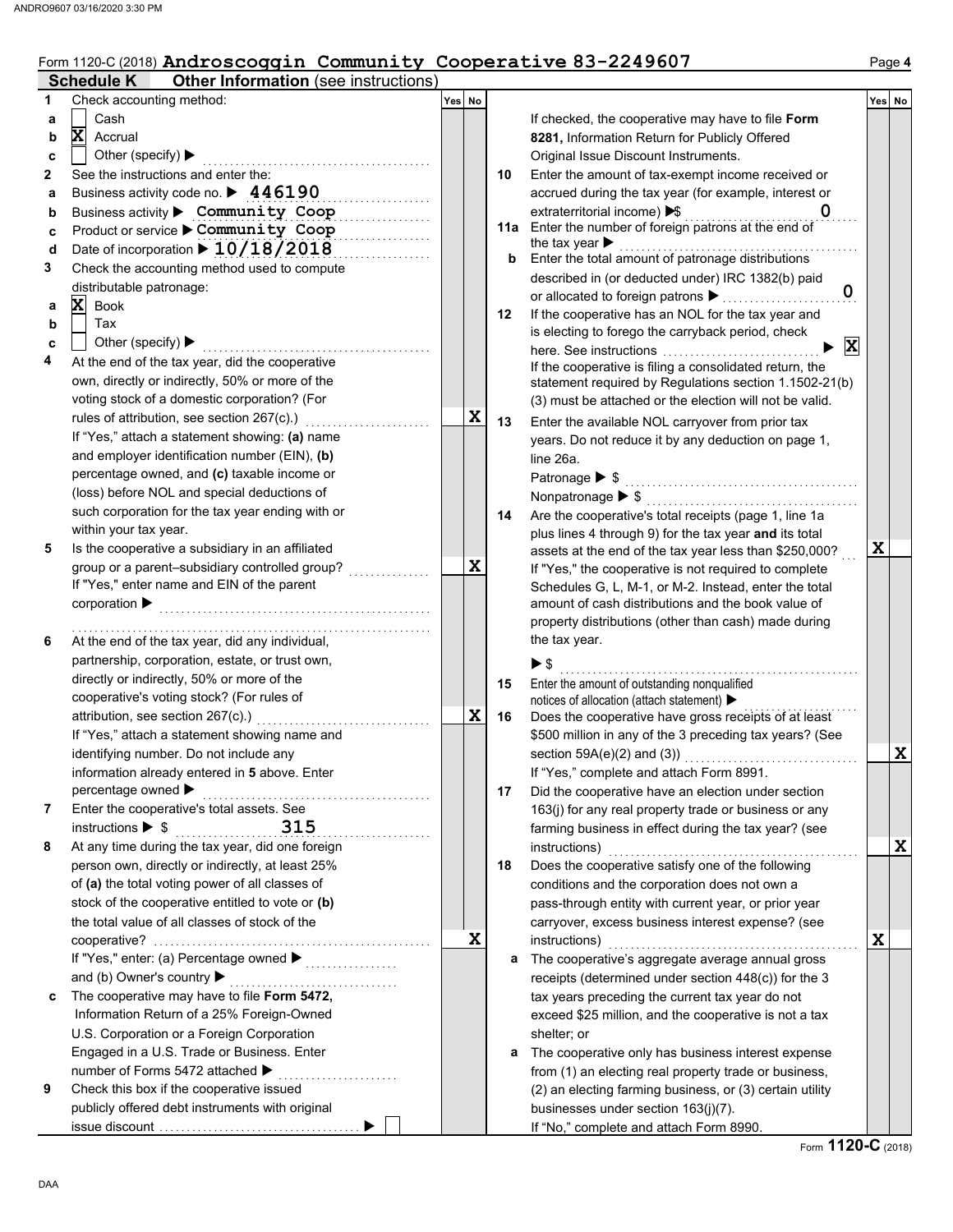**Balance Sheets per Books Schedule L**

#### Beginning of tax year End of tax year Form 1120-C (2018) Androscoggin Community Cooperative 83-2249607 Page 5

|    | Assets                                                                                                  | (a)                                 | (b)                                                | (c)                                                                                | (d)    |
|----|---------------------------------------------------------------------------------------------------------|-------------------------------------|----------------------------------------------------|------------------------------------------------------------------------------------|--------|
| 1. | Cash                                                                                                    |                                     |                                                    |                                                                                    | 315    |
|    | 2a Trade notes and accounts receivable                                                                  |                                     |                                                    |                                                                                    |        |
|    | <b>b</b> Less allowance for bad debts <i>minimizing</i>                                                 |                                     |                                                    |                                                                                    |        |
| З  | Inventories                                                                                             |                                     |                                                    |                                                                                    |        |
| 4  | Other current assets (attach statement)                                                                 |                                     |                                                    |                                                                                    |        |
| 5  |                                                                                                         |                                     |                                                    |                                                                                    |        |
| 6  | Loans to shareholders                                                                                   |                                     |                                                    |                                                                                    |        |
| 7  | Mortgage and real estate loans                                                                          |                                     |                                                    |                                                                                    |        |
|    | 8a Buildings and other depreciable assets                                                               |                                     |                                                    |                                                                                    |        |
|    | <b>b</b> Less accumulated depreciation <i>minimizing</i>                                                |                                     |                                                    |                                                                                    |        |
|    | 9a Depletable assets                                                                                    |                                     |                                                    |                                                                                    |        |
|    | <b>b</b> Less accumulated depletion <i></i>                                                             |                                     |                                                    |                                                                                    |        |
| 10 |                                                                                                         |                                     |                                                    |                                                                                    |        |
|    | 11a Intangible assets (amortizable only)                                                                |                                     |                                                    |                                                                                    |        |
|    | <b>b</b> Less accumulated amortization <i>minimization</i>                                              |                                     |                                                    |                                                                                    |        |
| 12 |                                                                                                         |                                     |                                                    |                                                                                    |        |
|    | Other assets (attach statement)<br><b>Total assets</b>                                                  |                                     | 0                                                  |                                                                                    | 315    |
| 13 |                                                                                                         |                                     |                                                    |                                                                                    |        |
|    | <b>Liabilities and Capital</b>                                                                          |                                     |                                                    |                                                                                    |        |
| 14 | Accounts payable                                                                                        |                                     |                                                    |                                                                                    |        |
| 15 | Mortgages, notes, bonds payable in less than 1 year                                                     |                                     |                                                    |                                                                                    |        |
| 16 | Other current liabilities (attach stmt.) Stmt 2                                                         |                                     |                                                    |                                                                                    | 1,000  |
| 17 | Loans from shareholders                                                                                 |                                     |                                                    |                                                                                    |        |
| 18 | Mortgages, notes, bonds payable in 1 year or more                                                       |                                     |                                                    |                                                                                    |        |
| 19 |                                                                                                         |                                     |                                                    |                                                                                    |        |
| 20 | Capital stock: <b>a</b> Preferred stock                                                                 |                                     |                                                    |                                                                                    |        |
|    | <b>b</b> Common stock $\ldots$                                                                          |                                     |                                                    |                                                                                    |        |
| 21 | Additional paid-in capital                                                                              |                                     |                                                    |                                                                                    |        |
| 22 | Patronage dividends allocated in noncash form                                                           |                                     |                                                    |                                                                                    |        |
| 23 | Per-unit retains allocated in noncash form                                                              |                                     |                                                    |                                                                                    |        |
| 24 |                                                                                                         |                                     |                                                    |                                                                                    |        |
| 25 | Retained earnings-Unappropriated                                                                        |                                     |                                                    |                                                                                    | $-685$ |
| 26 | Adjustments to SH equity (attach stmt.)<br>                                                             |                                     |                                                    |                                                                                    |        |
| 27 | Less cost of treasury stock<br>.                                                                        |                                     |                                                    |                                                                                    |        |
| 28 | <b>Total liabilities and capital</b>                                                                    |                                     |                                                    |                                                                                    | 315    |
|    | Reconciliation of Income (Loss) per Books With Income per Return<br><b>Schedule M-1</b>                 |                                     |                                                    |                                                                                    |        |
|    | Note: The cooperative may be required to file Schedule M-3. See instructions.                           |                                     |                                                    |                                                                                    |        |
|    | 1 Net income (loss) per books                                                                           | the contract of the contract of the | 7 Income recorded on books this year               |                                                                                    |        |
|    | 2 Federal income tax per books                                                                          |                                     | not included in this tax return (itemize):         |                                                                                    |        |
| 3. | Excess of capital losses over capital gains                                                             |                                     |                                                    |                                                                                    |        |
| 4  | Income subject to tax not recorded on                                                                   |                                     |                                                    |                                                                                    |        |
|    | books this year (itemize): www.community.com                                                            |                                     |                                                    |                                                                                    |        |
|    |                                                                                                         |                                     | Deductions in this tax return not charged<br>8     |                                                                                    |        |
|    | 5 Expenses recorded on books this year                                                                  |                                     | against book income this year (itemize):           |                                                                                    |        |
|    | not deducted in this return (itemize):                                                                  |                                     |                                                    | <b>a</b> Depreciation $\begin{matrix} 1 & 0 \\ 0 & 1 \end{matrix}$                 |        |
|    |                                                                                                         |                                     | <b>b</b> Charitable<br>contributions  \$           |                                                                                    |        |
|    |                                                                                                         |                                     |                                                    |                                                                                    |        |
|    | <b>b</b> Charitable<br><b>c</b> Contributions  \$<br><b>c</b> Travel and<br>entertainment  \$           |                                     |                                                    |                                                                                    |        |
|    |                                                                                                         |                                     |                                                    |                                                                                    |        |
|    |                                                                                                         |                                     | 9                                                  | Add lines 7 and 8                                                                  |        |
|    | 6 Add lines 1 through 5<br>Analysis of Unappropriated Retained Earnings per Books (Schedule L, line 25) |                                     | Income (page 1, line 25a)-line 6 less line 9<br>10 |                                                                                    |        |
|    | <b>Schedule M-2</b>                                                                                     |                                     |                                                    |                                                                                    |        |
| 1  | Balance at beginning of year<br>.                                                                       |                                     | 5 Distributions: a Cash                            |                                                                                    |        |
| 2  | Net income (loss) per books<br>                                                                         |                                     |                                                    | <b>b</b> Stock $\begin{bmatrix} 1 & 1 & 1 \\ 1 & 1 & 1 \\ 1 & 1 & 1 \end{bmatrix}$ |        |
| 3  | Other increases (itemize): <b>Marker</b>                                                                |                                     |                                                    | c Property                                                                         |        |
|    |                                                                                                         |                                     | 6                                                  | Other decreases (itemize):                                                         |        |
|    |                                                                                                         |                                     | 7                                                  | Add lines 5 and 6                                                                  |        |
|    | 4 Add lines 1, 2, and 3                                                                                 |                                     | 8                                                  | Balance at end of year (line 4 less line 7).                                       |        |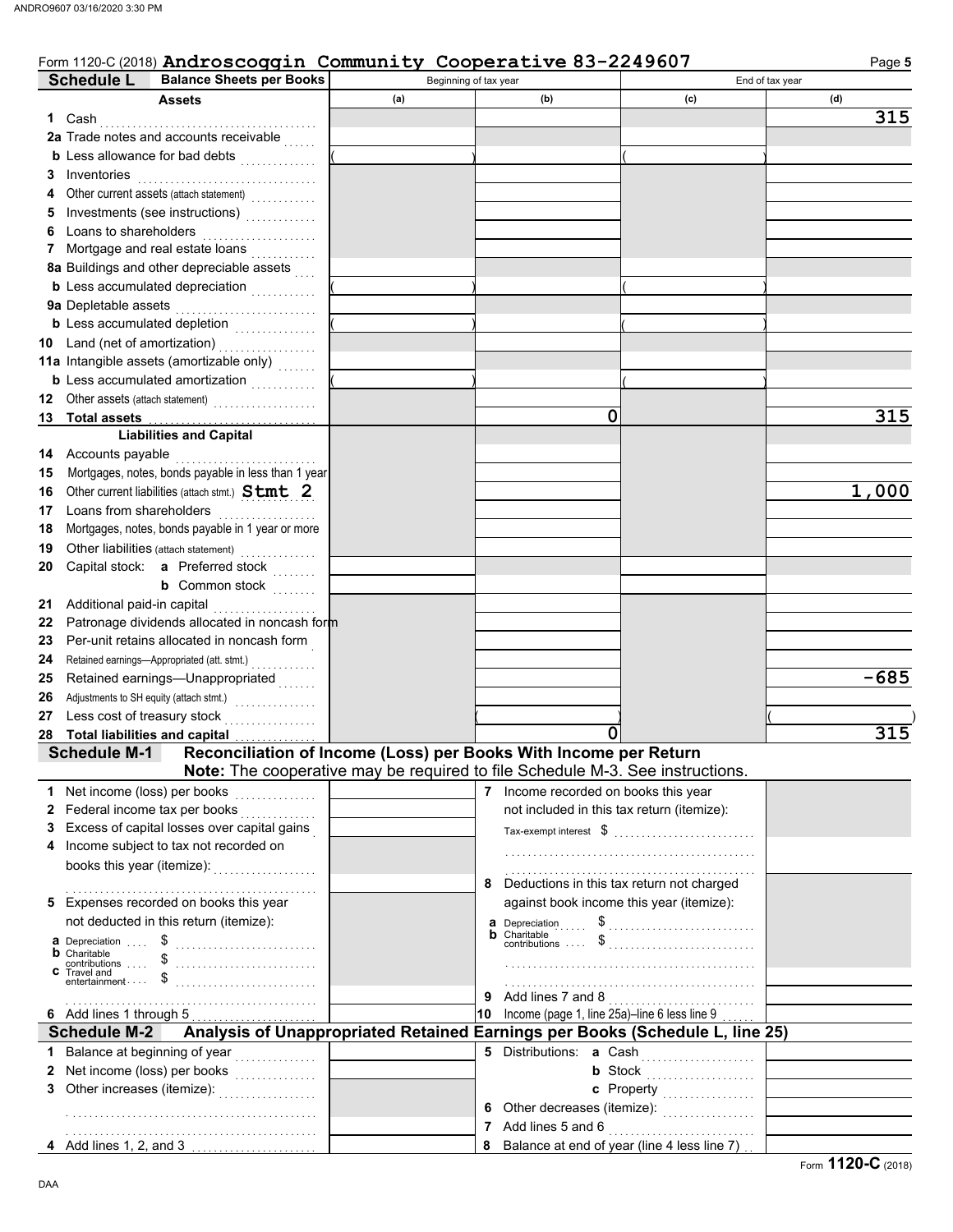| 1120<br>Form                     |                                      | <b>Net Operating Loss Carryover Worksheet</b> |                   |                                                                               |            |                                       |  |  |  |  |
|----------------------------------|--------------------------------------|-----------------------------------------------|-------------------|-------------------------------------------------------------------------------|------------|---------------------------------------|--|--|--|--|
|                                  |                                      | For calendar year 2018 or tax year beginning  | , ending          | 06/30/19                                                                      |            |                                       |  |  |  |  |
| Name                             |                                      |                                               |                   |                                                                               |            | <b>Employer Identification Number</b> |  |  |  |  |
|                                  |                                      | Androscoggin Community Cooperative            |                   |                                                                               | 83-2249607 |                                       |  |  |  |  |
|                                  |                                      | <b>Prior Year</b>                             |                   | <b>Current Year</b>                                                           |            | <b>Next Year</b>                      |  |  |  |  |
| Preceding<br><b>Taxable Year</b> | Adj. To NOL<br>Inc/(Loss) After Adj. | <b>NOL Utilized</b><br>(Income Offset)        | <b>Carryovers</b> | <b>Income Offset By</b><br>NOL Carryback/<br>Carryover<br><b>NOL Utilized</b> |            | Carryover                             |  |  |  |  |
| 20th<br>06/30/99                 |                                      |                                               |                   |                                                                               |            |                                       |  |  |  |  |
| 19th<br>06/30/00                 |                                      |                                               |                   |                                                                               |            |                                       |  |  |  |  |
| 18th<br>06/30/01                 |                                      |                                               |                   |                                                                               |            |                                       |  |  |  |  |
| 17th<br>.                        |                                      |                                               |                   |                                                                               |            |                                       |  |  |  |  |

| <u>06/30/02</u>                         |           |     |
|-----------------------------------------|-----------|-----|
| 16th                                    |           |     |
| 06/30/03                                |           |     |
| 15th<br>06/30/04                        |           |     |
| 14th                                    |           |     |
| 06/30/05                                |           |     |
| 13th<br>06/30/06                        |           |     |
| 12th                                    |           |     |
| 06/30/07                                |           |     |
| 11th                                    |           |     |
| 06/30/08                                |           |     |
| 10th                                    |           |     |
| 06/30/09                                |           |     |
| 9th<br>06/30/10                         |           |     |
| 8th                                     |           |     |
| 06/30/11                                |           |     |
| 7th                                     |           |     |
| 06/30/12                                |           |     |
| 6th<br>06/30/13                         |           |     |
| 5th                                     |           |     |
| 06/30/14                                |           |     |
| 4th                                     |           |     |
| 06/30/15                                |           |     |
| 3rd                                     |           |     |
| 06/30/16                                |           |     |
| 2nd                                     |           |     |
| 06/30/17                                |           |     |
| 1st                                     |           |     |
| 06/30/18                                |           |     |
|                                         |           |     |
| NOL Carryover Available To Current Year | $\pmb{0}$ |     |
| $\mathbf 0$<br><b>Current Year</b>      |           |     |
| $-685$                                  |           | 685 |
|                                         |           |     |
| NOL Carryover Available To Next Year    |           |     |
|                                         |           | 685 |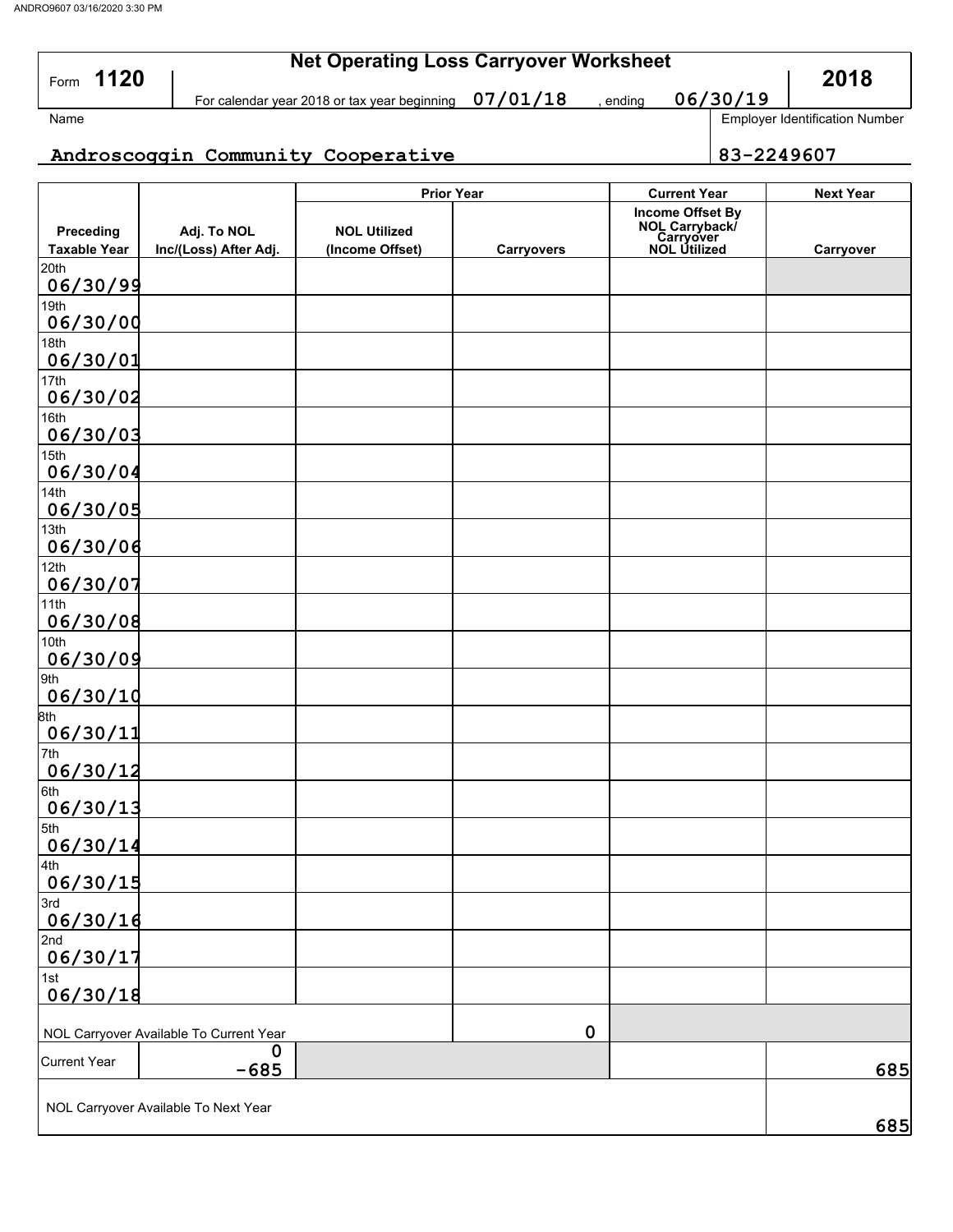# **Statement 1 - Form 1120-C, Page 1, Line 23 - Other Deductions**

| <b>Description</b>                                       | Amount     |
|----------------------------------------------------------|------------|
| Bank Service Charges<br>Website and Domain<br>Confereces | 628<br>530 |
| Total                                                    | 1,160      |

## **Statement 2 - Form 1120-C, Page 5, Schedule L, Line 16 - Other Current Liabilities**

| <b>Description</b>   | Beginning<br>of Year | End<br>of Year |  |       |
|----------------------|----------------------|----------------|--|-------|
| Littleton Co-Op Loan |                      |                |  | 1,000 |
| Total                |                      |                |  | 1,000 |